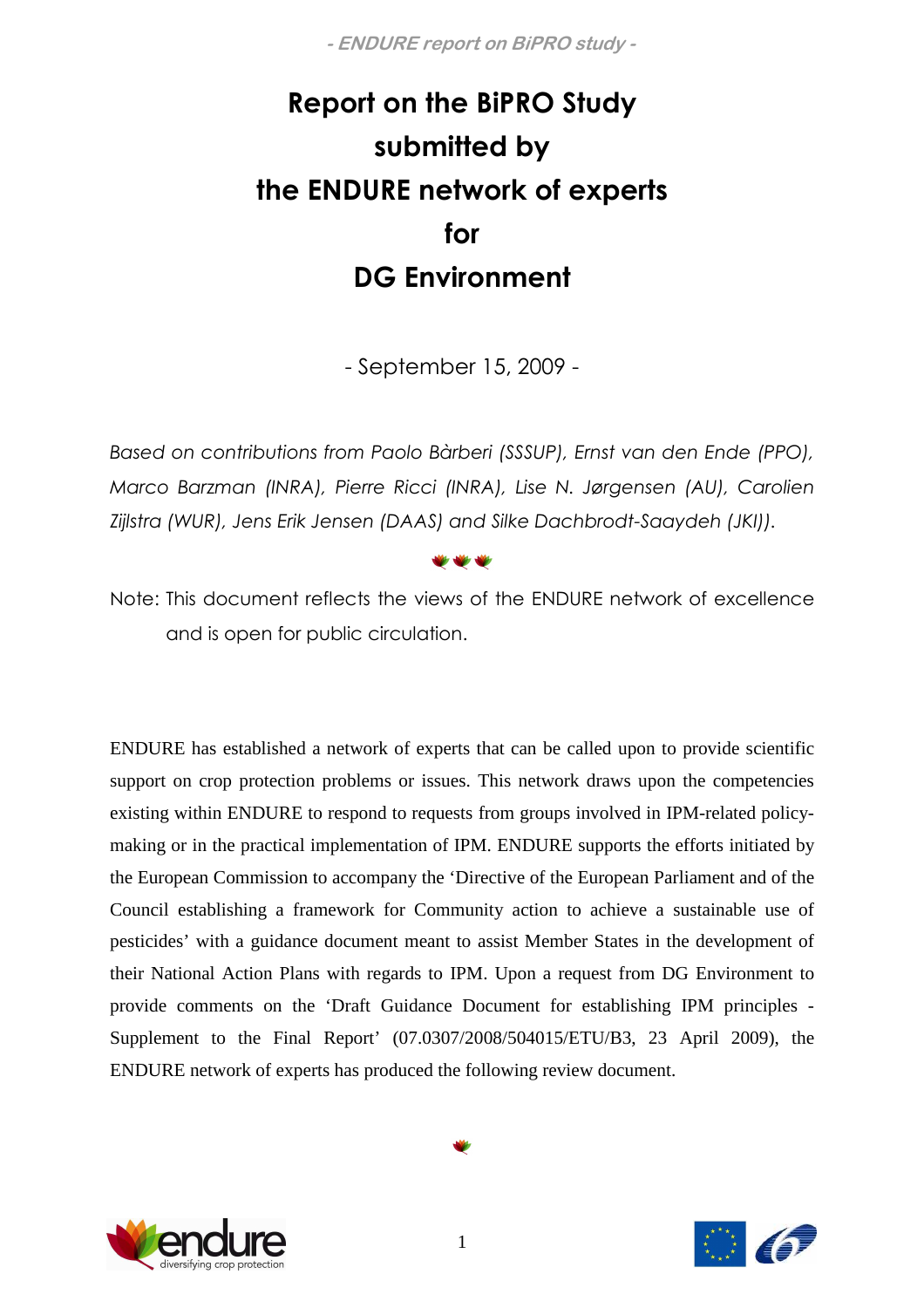## **Overall comment**

ENDURE wishes to commend the authors of the BiPRO Final Report and Supplement for having produced a high-quality resource on the difficult topic of IPM implementation. These documents provide a comprehensive overview of the concept of IPM and its translation into practice. IPM itself has many different meanings, and crop protection, which draws on many disciplines and involves several sectors of economic activity, is a particularly difficult field when it comes to producing clear and applicable recommendations. In spite of this complexity, the authors have managed to start formalising the link between IPM policy and implementation, which has up to now been a scattered collection of experiences. We have found these documents to be useful in eliciting and structuring our constructive criticism. We hope that the combined efforts will produce material that Member States developing their National Action Plans can draw upon.

Our most significant comments regard:

- The systemic nature of IPM, which means that:
	- o In accordance with Principle 1 on prevention and/or suppression of harmful organisms, the emphasis should be on creating the conditions that reduce the frequency and intensity of pest outbreaks
	- o crop protection measures should be addressed collectively rather than in isolation, as much as possible.
- The availability of the knowledge resources needed to implement certain approaches.
- A historical bias in favour of Entomology with weed management particularly neglected.

## **The systemic nature of IPM**

IPM creates synergies by integrating complementary methods drawing from a diverse array of approaches that include biocontrol agents, plant genetics, cultural and mechanical methods, biotechnologies, and information technologies, together with some pesticides still needed to address the most problematic pests and face critical situations. Such a diversity of solutions is also needed for sustainability purposes: the continuous use of a single method to control a given pest, be it the most favourable solution initially, will rapidly induce pest populations to evolve and overcome this method, whether a chemical one or not.



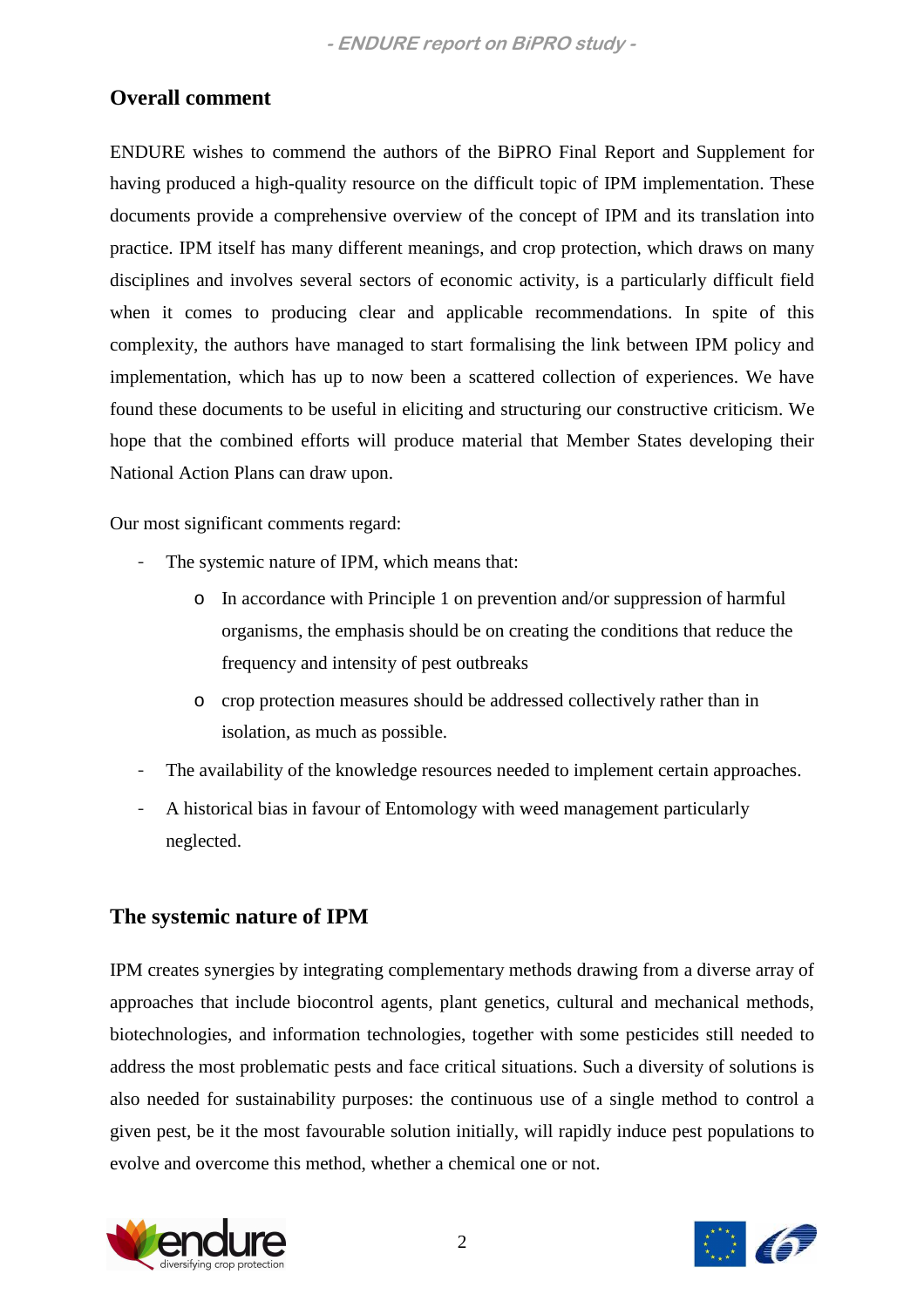This means that the definition of IPM principles and their application require a different perspective on current farming practice, one that considers production through a systems approach. This perspective is not always fully expressed in the report. For example, in many instances reference could be made to 'cropping systems' rather than merely to 'crops'. Effective monitoring as well as guidelines would be facilitated if they were developed by cropping system rather than by crop. Many of the levers that can be manipulated to achieve robust agro-ecosystems are to be found at the cropping systems level. Similarly, the report should clearly distinguish between pest 'control' and pest 'management'. The two terms are not synonymous. 'Management' is more in line with the concept and principles of IPM which entail a broader context, and a focus shifted on prevention rather than on the wise use of direct methods for in-crop pest control.

If IPM is understood within a systems-based approach, it becomes difficult, if not impossible, to extract the effect of a single measure out of the system context. Indeed, systems theory tells us that systems have a behaviour of their own and that the sum of the effects of their components does not correspond to the systems effect. As such, it is necessary to talk about effects (success) of IPM strategies (combination and integration of tactics across an extended spatial and temporal domain) rather than tactics (individual measures chosen for a given crop and pest in a given year).

The systems approach also applies to the temporal scale, where in many cases, multi-year effects need to be taken into consideration. This has consequences, for example, on how success of the applied plant protection measures should be assessed (Principle 8). To evaluate success based on record keeping, it is important to be aware that the application of IPM, which by nature involves strategies deployed across more than one growing season, needs evaluating records across more than just one season to be able to judge effectiveness. This is particularly true for weeds, soil-borne diseases, and unpredictable insect outbreaks.

## **The dynamic nature of IPM implementation**

ENDURE sees IPM as a continuously improving process in which innovative solutions are integrated and locally adapted as they emerge and contribute to reducing reliance on pesticides in agricultural systems. The BiPRO report appears to be based more on a yes/no logic (adopt/don't adopt). The wording in the table 5 (Annex 3) for example '*MS obliges the professional user to consider appropriate crop rotation schemes for all his crops'* seems to



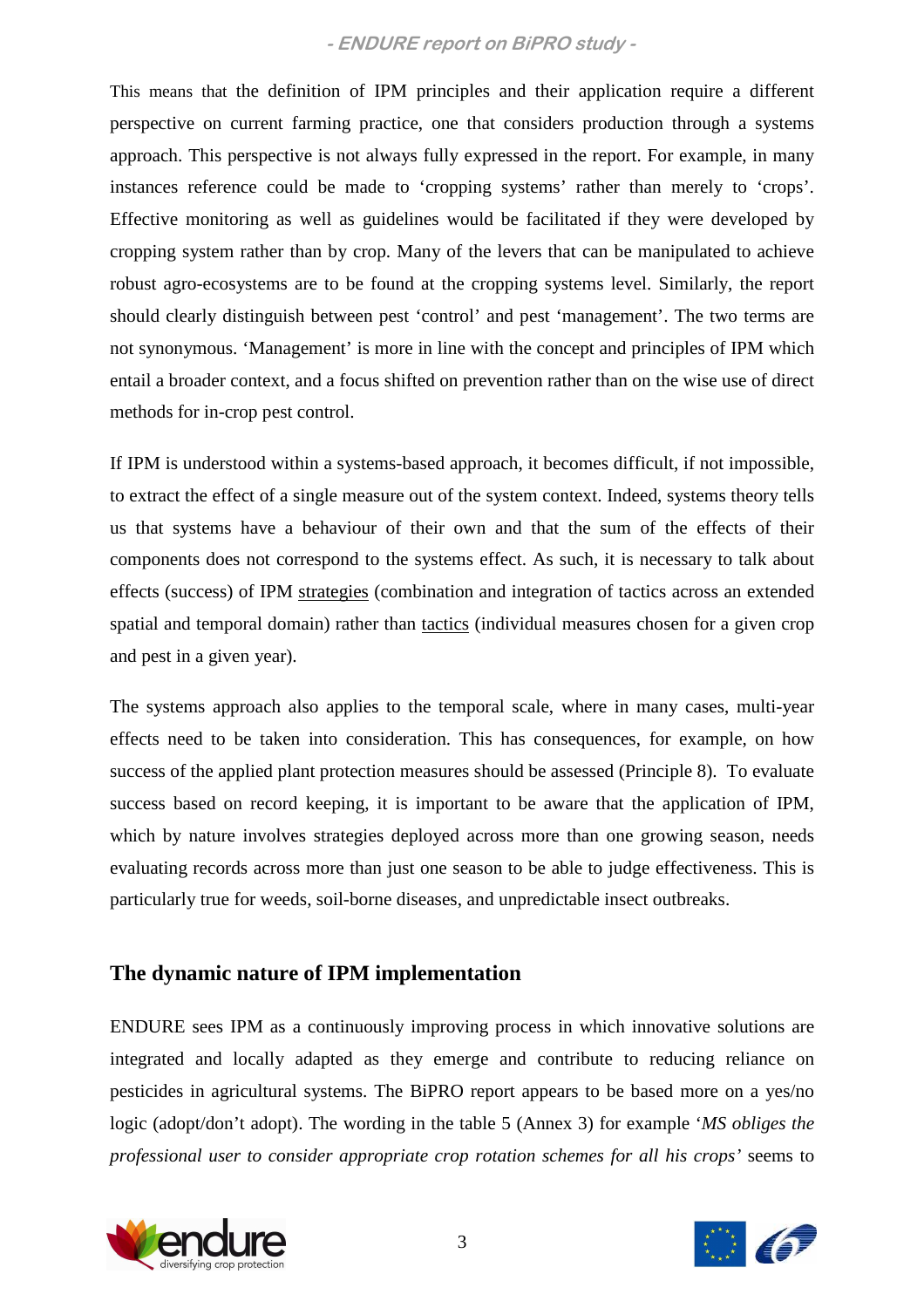indicate that farmers can consider Principle 1 and then decide not to apply it, or to apply it as a voluntary ('crop specific') effort. It would be more productive to distinguish between 'entry level' (i.e., compulsory) requirements and 'higher level' (voluntary) requirements. In this particular example, an 'entry level' requirement could be to adopt a 3-year rotation without other Solanaceae crops and a 'higher level' requirement could be to also include implementation of a specified minimum distance between potato fields in the same farm. The UK system put in place for the application of agri-environmental schemes may serve as examples of how to structure cropping-system specific guidelines: the UK 'entry level stewardship' system could correspond to IPM compulsory cropping system guidelines while the 'higher level environmental stewardship' system could correspond to IPM optional cropping system guidelines. See Natural England and DEFRA websites for details.

## **Availability of the knowledge resources**

#### **Research**

Research is infrequently referred to in the report. The impression is created that many solutions are existent but need "only" to be implemented. This may be true in only a few cases; for the majority of crops however, much applied research is still needed. There are many references to science and MS authorities as the legitimate sources of knowledge. In many cases, neither research nor authorities will know what the best IPM measure is. It needs to be clearly emphasised that much additional information which is not yet in a 'ready-to-use' format needs to be provided to implement IPM on a common base in practice. To face the new demand, ENDURE is advocating very significant efforts to increase the range of effective and affordable IPM solutions. This requires a coordinated plan to:

- encourage public and private research on new crop protection technologies and facilitate the regulatory conditions for their availability on the market,
- support multidisciplinary research on whole systems–an emerging field—as a way to design truly innovative IPM strategies,
- develop information, education and recognition of these integrated strategies for the benefit of farmers, advisers and other actors of the food chain, including the general public,
- maintain a momentum at the European level to create synergies from national efforts.



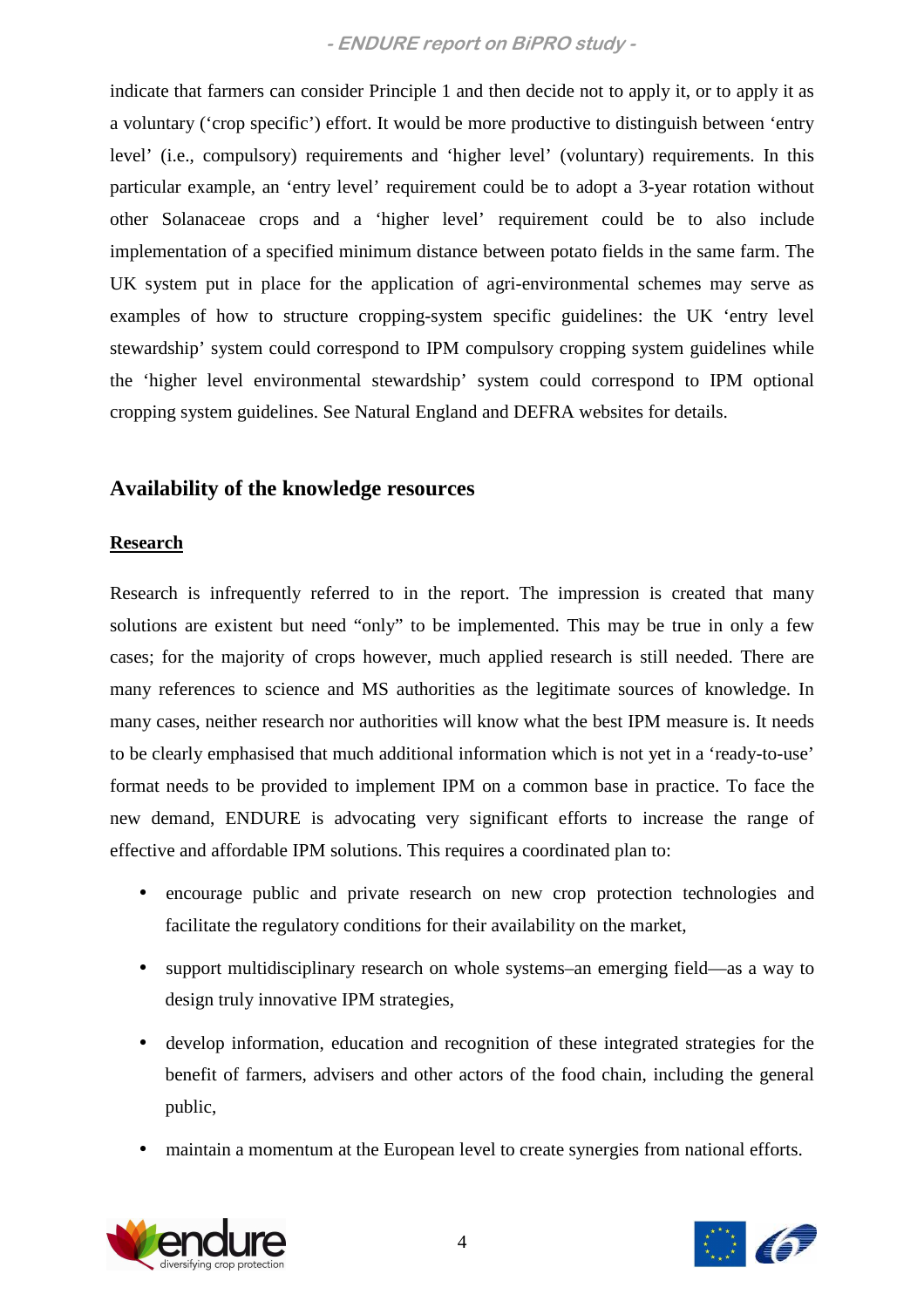The fact that the general principles of IPM become mandatory and crop or sector specific IPM guidelines are voluntary might become an obstacle. If farmers shall adopt true IPM principles, there is no better way than providing them with a series of cropping system-specific guidelines on how to reach this goal. Otherwise the concrete risk is that principles remain principles and are never turned into actions. However, when it comes to bridging the gap between general IPM principles and crop specific guidelines, the presumption that '*in most countries, crop specific guidelines are already available under the framework of 'integrated production (IP)' (p 30)* gives a wrong impression. In Italy, most crop-specific IP schemes included as guidelines for the regional application of EU Reg. 2078/92 and subsequent ones could be a starting point for the production of improved guidelines but are not actually useful for the implementation of IPM. In addition, existing IP schemes mainly pertain to fruit and vegetables, not arable crops.

#### **Advisory services**

Communication to professional users needs further development and should be recognised as the main vehicle by which MSs ensure IPM implementation. The assertion that "an efficient decision making system alone can lead to an effective IPM system" should be treated carefully. Efficient advisory services are present only in a limited number of EU countries: this should be one of the points in which the EU and MSs need to massively invest in the years to come to ensure IPM implementation. One way to go could be to educate specific authorised IPM advisors, which should guarantee that the basic principles were taught and could be disseminated. Advisors can work as multiplicators with groups of farmers or technicians. ENDURE partners have good experience with systems where advisors train groups of farmers in workshops (e.g. "Training for farmers after the arrival in the country of the destructive western corn rootworm (WCR)" in Hungary<sup>1</sup>, "Course on the identification, biology and management of grass weeds" in Denmark<sup>2</sup>). Regarding the statement, "*For minor crops, which are not very common in some countries, it might be worth appointing an external independent advisor"*, there is no good reason to have a separate organisation of advice delivery according to major and minor crops. It should not be difficult to find experts with diverse competencies that include pest protection for minor crops. It can be recognised that many tools and methods specific to minor crops may not be available. Nevertheless, the same reference systems (web, advisory systems, etc.) for delivering such information could be used. The advisory system should be organised not by crop but by cropping system type such

<sup>&</sup>lt;sup>2</sup> http://www.endure-network.eu/about\_endure/all\_the\_news/training\_dates\_for\_weeds\_and\_wheat



 $\overline{a}$ 



<sup>&</sup>lt;sup>1</sup> http://www.endure-network.eu/about\_endure/all\_the\_news/learning\_ipm\_lessons\_from\_wcr\_in\_hungary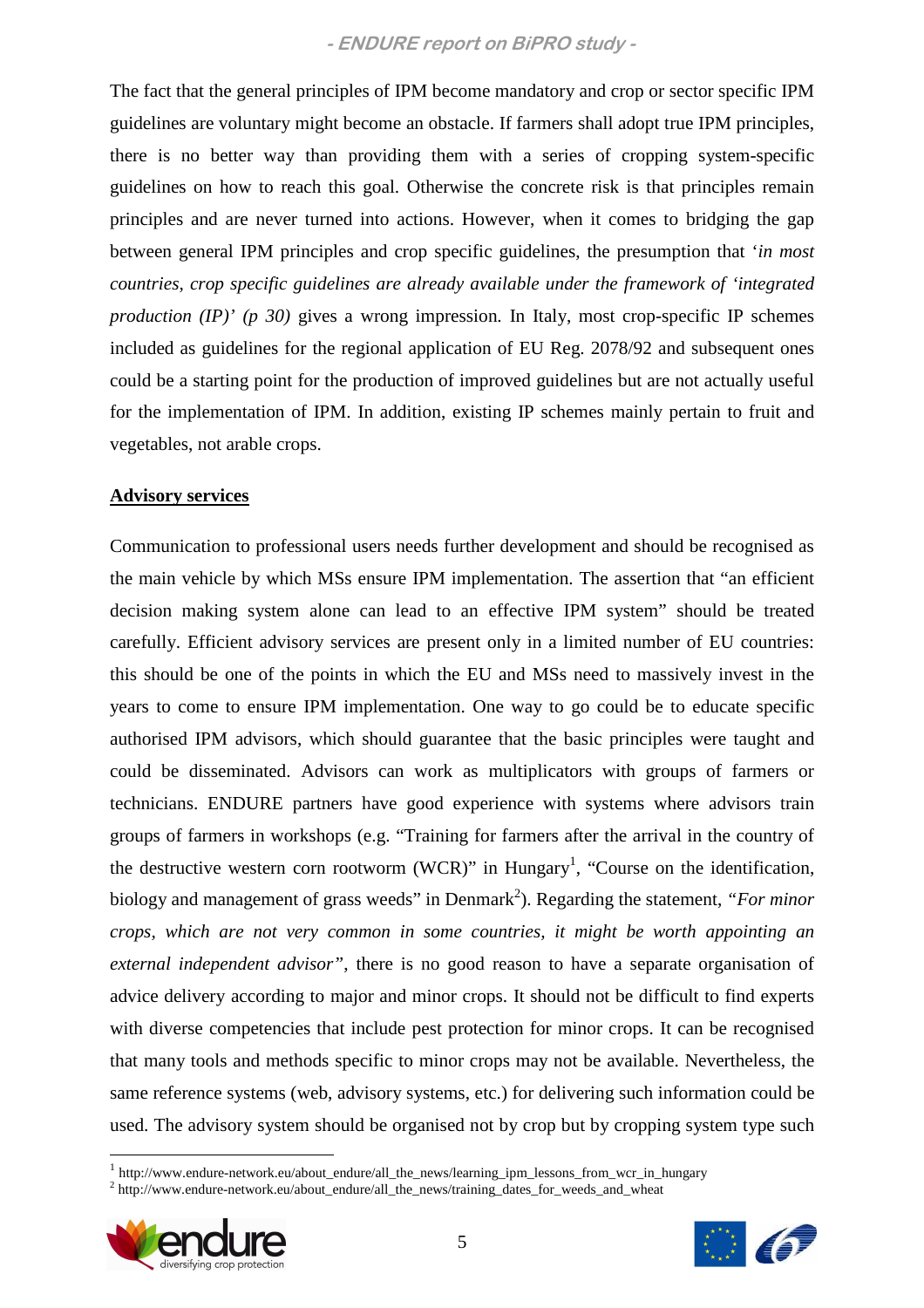as arable crops, vegetable crops, forage crops, fruit trees, vineyards, olive groves, and small fruits. The document suggests "*establishing a framework for a monitoring methodology/system*" in order to "*evaluate the efficiency of an IPM system*" by MS. The key point here is to reinforce or put into place monitoring systems run by regional agencies. This should be done by a cropping system x pest typology matrix.

#### **Thresholds**

The over-confident assumption that scientific and technical information is or will readily be available is very apparent in the discussion of Principle 3 regarding scientifically established intervention thresholds. There are several points to mention here.

One point regards the concept that "*robust and scientifically sound threshold values are essential components for decision-making*" and that sound intervention thresholds have an important role to play in IPM. While this is true, it should be realised that thresholds may not always apply, may not always be available, and may not be sufficient. The report portrays robust thresholds as critical to successful IPM. There will be many cases where this prerequisite will not be satisfied. In this case the challenge is placed unrealistically high and provides users with a good excuse to completely forego the idea of decisions based on observation and explicit decision rules. It may be better to stress the general importance of observation and the need for sound decision rules.

Historically, IPM emerged in the area of insect pest control where the use of intervention thresholds has generated very good results. Nevertheless, the practicability of threshold-based decisions against diseases and weeds has yet to be shown. In fact, for pests such as weeds that usually appear as a community (i.e., a set of multiple species) and not as a population, there is no scientific consensus regarding the pertinence of thresholds. In the case of polycylic diseases, is is estblished that control is often much more efficient when targeted to the primary cycle, while the inoculum level is very low, than on the subsequent secondary cycles, which is contradictory with the threshold principle.

Realistically we cannot assume that robust and scientifically sound Economic Injury Levels for all major pests in all major crops will be available; this is an ideal situation that we can strive toward but that cannot be achieved. Complexity, regional and site specificities, emerging and invading pests, differing crop management practices, and – ideally – the integration of externalities make that impossible. That is why Principle 1 is in number one position; we should do our best to create the conditions that reduce the frequency and



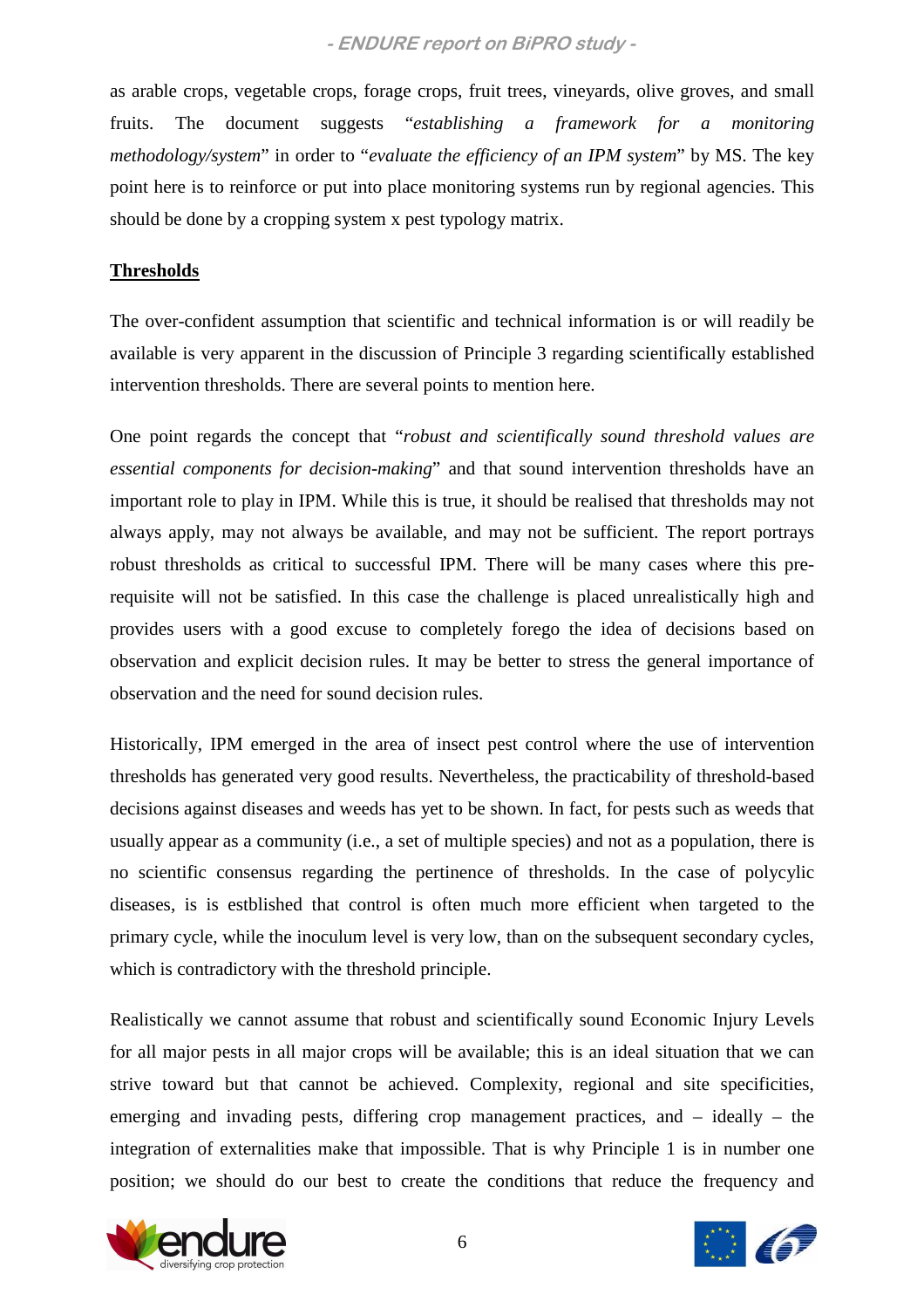intensity of outbreaks. Prevention and the creation of robust cropping systems are indeed the cornerstone of IPM.

Although Principle 3 (monitoring and threshold-based decisions) is true and important, it does not by itself ensure IPM. It should be noted that the idea of basing the entire decision-making process on a single criterion – the threshold – reflects an "older" view of IPM which does not necessarily satisfy Principle 1 and the need to integrate all possible measures.

## **Regarding some specific practices**

Provisions that favour rotations and discourage continuous cropping in non-perennial crops will go a long way in favouring IPM. As a general guideline wherever feasible, alternating winter and spring-summer crops in arable rotations should be suggested as this will break the life cycle of many pests more efficiently than a rotation of the same duration with just winter crops. Similar guidelines should also be developed for vegetable cropping systems with the promotion of rotations between leaf and root crops, and discouraging crops of the same botanical family to occur frequently. Naturally, these sorts of guidelines whose underlying rationale is based on knowledge of ecological processes should also consider the economic viability of introducing new crops into a system.

Conservation tillage is mentioned as an example of adequate cultivation techniques but the relevance of conservation tillage and no-till practices to the development of IPM systems is not obvious. While it is true that reduced tillage does favour the conservation of soil organic matter and can help to reduce  $CO<sub>2</sub>$  emissions, it is risky to generalise its supposed benefits for crop protection. For example, Fusarium blight, one of the main causes of mycotoxins, is greatly favoured by no-till systems where maize and wheat residues remain on the soil surface all-year long. Also, no-till systems are usually associated with greater herbicide dependency. The benefits of conservation tillage need to be assessed relative to multiple sustainability criteria generating tradeoffs. No simple and general rule can be advanced.

The availability of non-chemical alternative measures certainly varies in the different production areas. But it should be mentioned that for arable crops (e.g. maize<sup>3</sup>) and at least pomefruit<sup>4</sup>, many effective physical weed control methods<sup>5</sup> are available.

 $\overline{a}$ <sup>3</sup> http://www.endure-network.eu/content/download/3733/27111/file/GGTSPU-styx2.bba.de-17507-7777130-DAT/Integrated%20Weed%20Management%20Case%20Study%20Guide%201.pdf



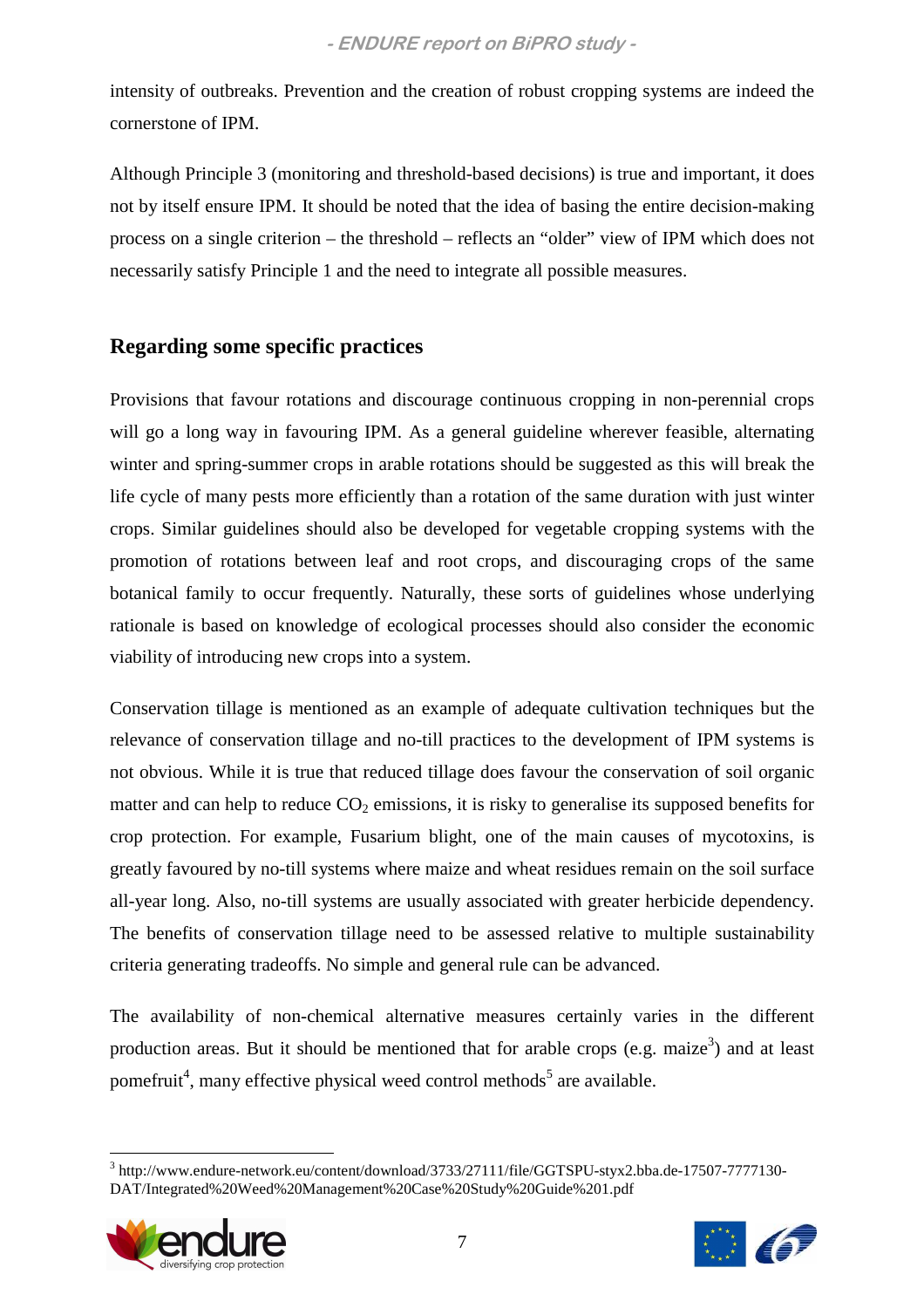Certain aspects of prevention (Principle 1) dealing with healthy planting material and detection of pathogens in substrates deserve more attention, particularly in light of new technologies. Many pathogens associated with seed become the source of disease in the subsequent year. Also weed seed as contamination wih harvest can become a major problem in the subsequent year. Certification of disease-free seed, seed potatoes, bulbs, cuttings, and new sorting technologies are very helpful in avoiding problems. Soil substrates, manure and other amendments can be screened with modern molecular multiplex technologogies to qualitatively and quantitatively assess the disease situtation. Based upon such diagnosis, better decisions can be made regarding what to grow in the subsequent growing season.

#### **The standard of reference**

To measure progress or simply efficacy, we need performance criteria and a standard as references. The need to define how to evaluate success is apparent when there is a reference to "providing satisfactory control" (Principle 4). But, although the report poses this question, it offers rather vague insights on this point. Does 'satisfactory control' refer to the control attained by chemical measures only or that attained by the best IPM strategy including wise use of chemical and non-chemical methods? Here a process of re-thinking and reassessment of methods needs to be initiated. We need to accept that over the last 50 years, chemical pesticides have been very successful at replacing all other means of management due to their capacity to quickly kill large numbers of target organisms at a relatively low apparent cost. That means that all alternative methods will probably have lower and slower control power and should therefore be combined as much as possible to achieve satisfactory management or regulation of pest populations. It also means that alternative methods may also require extra labour or are probably more expensive for professional users. It is important that the best possible level of control attained by chemical use is not considered as the standard for the definition of 'satisfactory' control. Otherwise, we would just stick to those methods that have 100% efficacy such as methyl bromide but create a biological void.

<u>.</u>

transfert.fr/QuickPlace/endure/PageLibraryC1257324005BE62D.nsf/\$defaultview/28F6AA83AA83AA94C1257 4A3003C684D/\$File/ENDURE\_DR1.6-validated.pdf?OpenElement





<sup>4</sup> https://workspaces.inra-

transfert.fr/QuickPlace/endure/PageLibraryC1257324005BE62D.nsf/\$defaultview/AE04AC057167ED45C1257 5680053D86C/\$File/ENDURE\_DR1.8%26DR1.9\_v1.pdf?OpenElement

<sup>5</sup> https://workspaces.inra-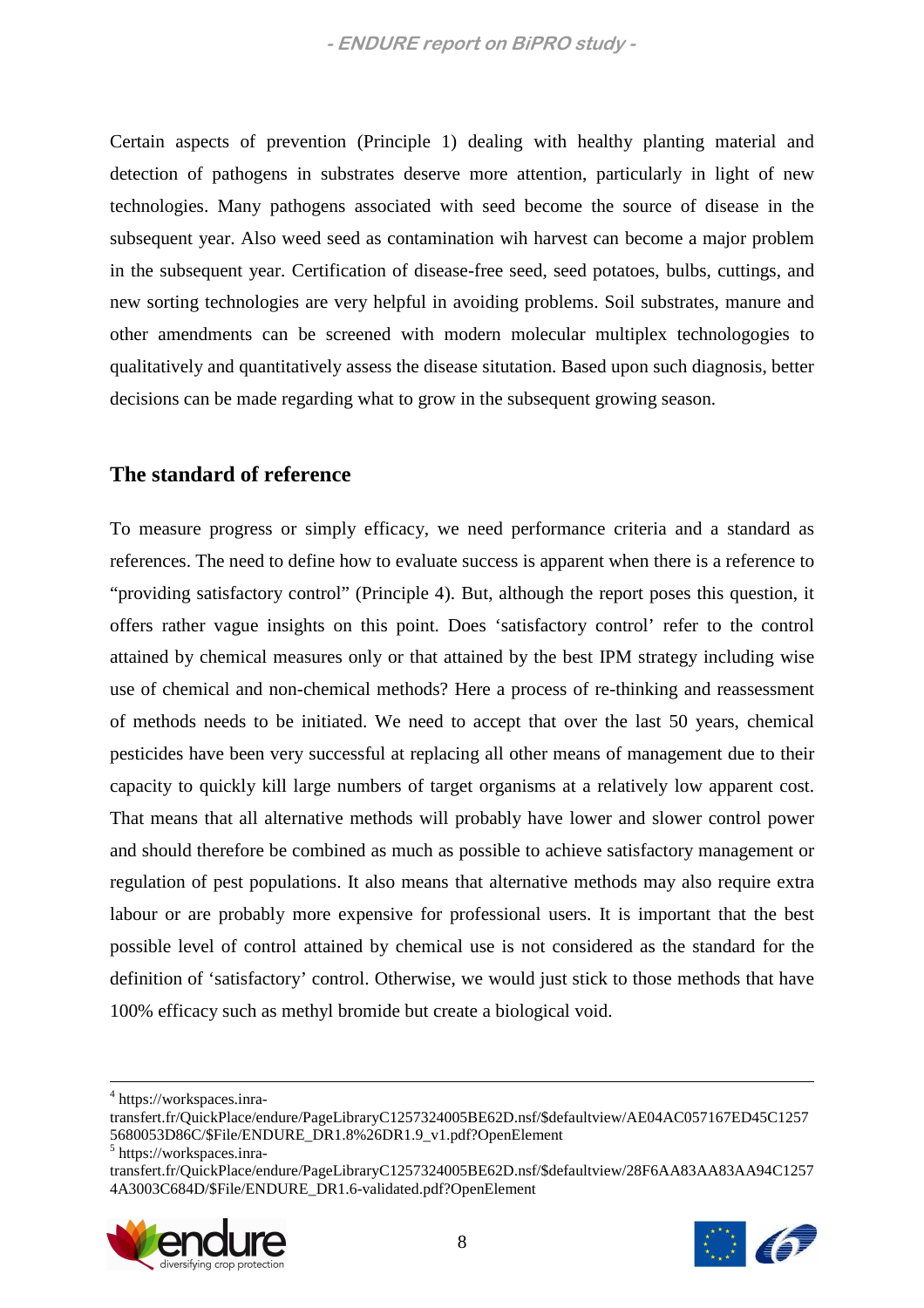## **Pesticide resistance**

The presented view in the guidance document on the risk of resistance development is true mainly in simplified intensive systems (e.g. continuous cropping), not if farmers make full use of preventive measures (crop rotation, use of cultivars genetically resistant to pests, etc.). Therefore, if the conditions for the implementation of 'true' IPM are met, diversification of the system will itself reduce the risk of occurrence of pesticide resistance. As such, reducing pesticide doses will not be a problem anymore.

That notwithstanding, there is no consistent evidence that reduced dosage is related to resistance development. The conclusion: "*This is more unlikely to happen in cases of compliance with label instructions. Therefore, it should be very carefully determined if dosage reductions lower than those recommended are appropriate and useful*" can be questioned. The concept of "necessary minimum" is not synonymous with the "registered (=authorized) dose" rate. This registered label dose is a maximum dose that has been justified based on many trials as part of authorisation. Often, appropriate and lower doses can be recommended specifically if information on pest level, weed size, and canopy is included in the decision making. In any case, the criterion to achieve true IPM and assess environmental effects should certainly go beyond the reduction of dose rates.

The report states "*to define 'satisfactory' one should consider decreasing rates*". The new vision of sustainable pesticide use should instead of volume or '*dose reduction'* focus on a desirable control level, which then will relate to the selection pressure (biological activity and persistence) of active ingredients and not on their doses. A striking example is that of sulfonylurea herbicides (ALS inhibitors): their doses are 100 - to 400-fold lower than older post-emergence herbicides but – due to their high biological activity and persistence – they are claimed responsible for the vast majority of occurrence of herbicide-resistant weed biotypes in the latest 15 years or so (also for anti-resistance strategies).

Regarding the management of pesticide resistance, it should also be noted that the strategy of spraying at a low pest infestation levels in order to minimize selection pressure can at times conflict with threshold-based decision rules. This dilemma may need to be addressed.



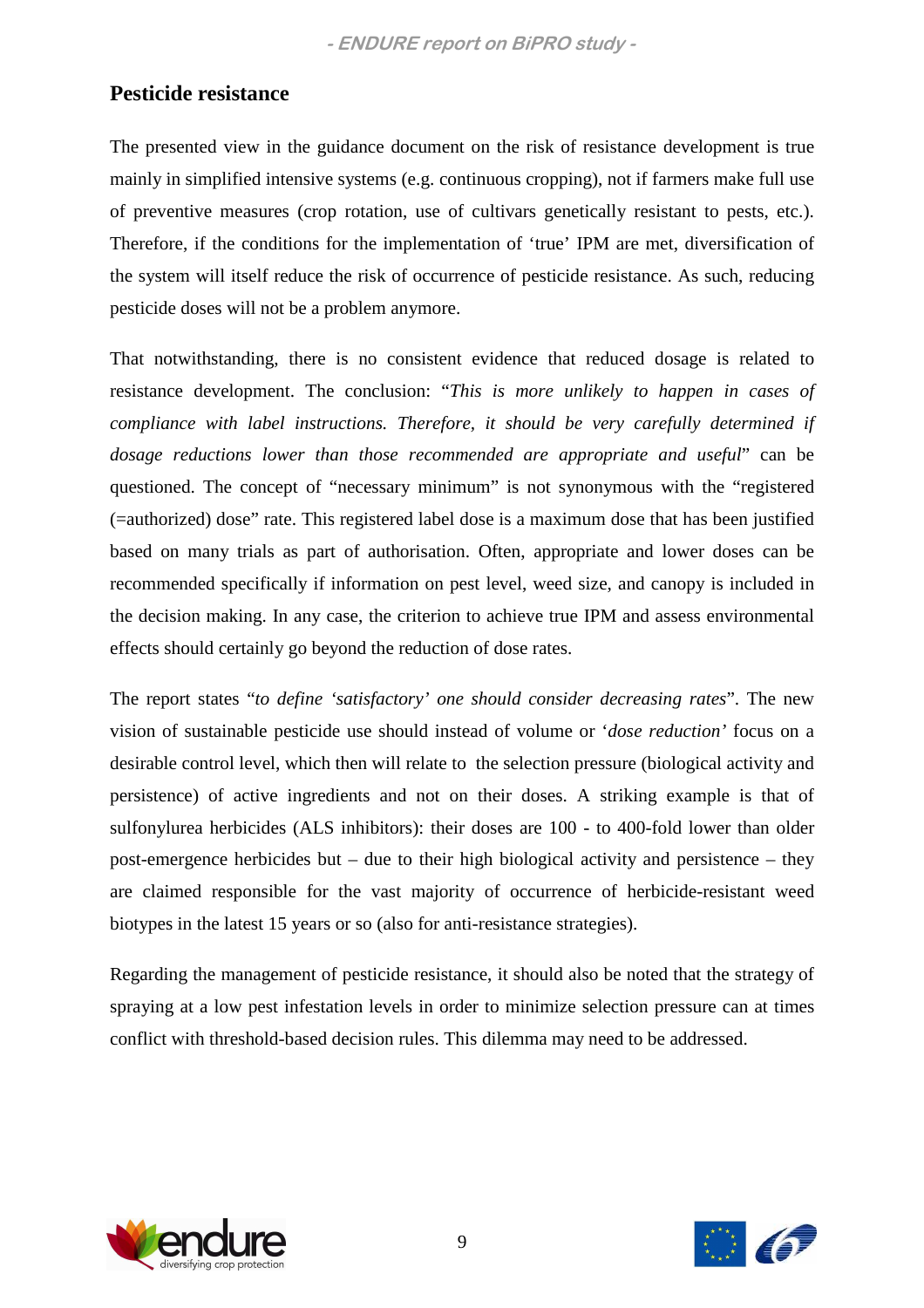## **Compliance monitoring**

Under "compliance monitoring", the notion that practices should be "*scientifically accepted and recommended by the MS for the region*" should be understood as something desirable but not as an unquestionable requirement. Farmers or professional users may have their own legitimate knowledge. MS authorities and science are not exclusive sources of sound technical and agroecological knowledge. We should accept that there are circumstances where a farmer's common sense does a better job than science-endorsed methods. Other assessment criteria may apply. Many practices may not be scientifically accepted and recommended by the MS but may still be in line with IPM. The general question should be: "has X cropping practice been applied taking into account crop protection?" For example, when applied to Principle 1 (Table 1), the specific question could be: "has X cropping practice been applied taking into account the prevention or suppression of harmful organisms?" rather than to systematically refer to scientific endorsement and MS recommendation. Considering that MS would need to develop cropping systems (and not crop) specific guidelines, performance indicators could be much simplified, e.g., 'Has the professional user followed the specific advice included in the MS/regional cropping system guidelines? Which measures have been taken up? Which not? Why?' Regarding Principle 2, early warning or forecasting systems may not be available in many MS or for many crops but the key question should be on whether monitoring activities occur at regular intervals. Principle 6 "*Where plant protection measures are necessary – has the professional user checked the possibility of keeping the intervention to a necessary level?*" should be understood as a principle rather than an option.

## **Terminology**

Terms like pest management and '*integrated plant production'* should be defined otherwise interpretations could be misleading. '*Integrated plant production'* is a synonym of Integrated Crop Management (ICM). It would then be appropriate to include a brief definition of  $ICM<sup>6</sup>$ and to use this term and acronym consistently throughout the document.

 $\overline{a}$ 6 Integrated Crop Management Systems in the EU http://ec.europa.eu/environment/agriculture/pdf/icm\_executsum.pdf



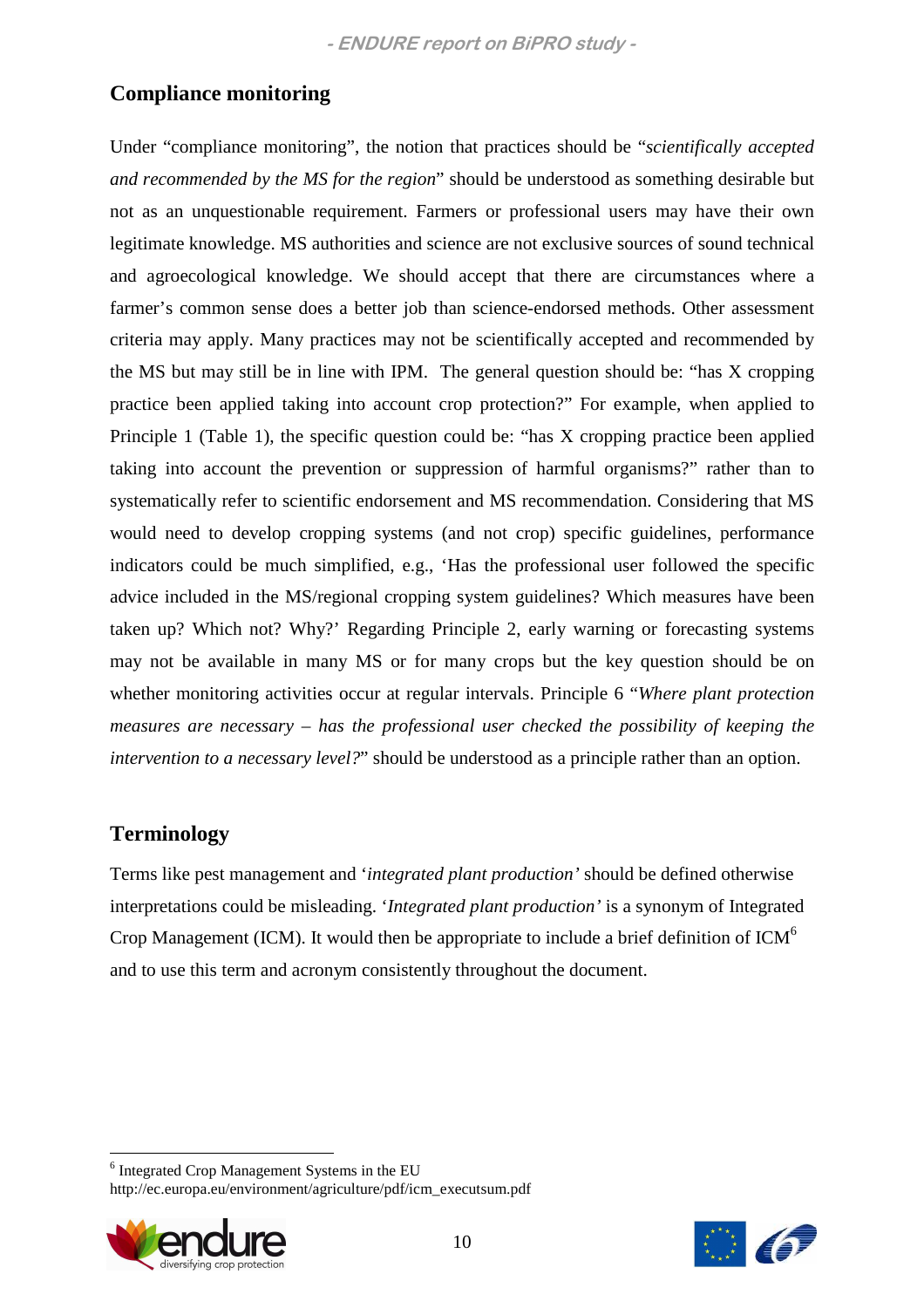| Crop/Topic           | Title                                                                                                                                                                                                                                                                                                                                                                          | Source                                                                                                                                                                                                                 |
|----------------------|--------------------------------------------------------------------------------------------------------------------------------------------------------------------------------------------------------------------------------------------------------------------------------------------------------------------------------------------------------------------------------|------------------------------------------------------------------------------------------------------------------------------------------------------------------------------------------------------------------------|
| Maize                | Final report on the Maize Case<br>Study: Key pests and options to<br>reduce pesticides in eleven<br>European regions                                                                                                                                                                                                                                                           | https://workspaces.inra-<br>transfert.fr/QuickPlace/endure/PageLibraryC1257324005BE62D.n<br>sf/\$defaultview/61081F71618FCFEFC12576080035D7C2/\$File/E<br>NDURE DR3.7%26DR1.18%26DR1.19.pdf?OpenElement                |
| Pome fruit           | Survey and analysis of the state<br>of art of scab, brown spot and<br>codling moth prevention and<br>control strategies                                                                                                                                                                                                                                                        | https://workspaces.inra-<br>transfert.fr/QuickPlace/endure/PageLibraryC1257324005BE62D.n<br>sf/\$defaultview/AE04AC057167ED45C12575680053D86C/\$File/<br>ENDURE_DR1.8%26DR1.9_v1.pdf?OpenElement                       |
| Wheat                | *WHEATPEST- A simulation model<br>for yield losses caused by wheat<br>diseases, insects and weeds in<br>Europe                                                                                                                                                                                                                                                                 | https://workspaces.inra-<br>transfert.fr/QuickPlace/endure/PageLibraryC12572A40039168F.n<br>sf/\$defaultview/018AE8ED1291783AC125757100338DA5/\$File/<br>Portfolio%20wheatpest.pdf?OpenElement                         |
|                      | *Best control practices of<br>diseases in winter Wheat                                                                                                                                                                                                                                                                                                                         | https://workspaces.inra-<br>transfert.fr/QuickPlace/endure/PageLibraryC1257324005BE62D.n<br>sf/\$defaultview/0DC89FD8BCFA9D17C125749E0038F352/\$File<br>/ENDURE_DR1.2_wheat%20cs%20final%20version.pdf?OpenEl<br>ement |
| Potato               | *Analysis of integrated late blight<br>control strategies across Europe                                                                                                                                                                                                                                                                                                        | https://workspaces.inra-<br>transfert.fr/QuickPlace/endure/PageLibraryC1257324005BE62D.n<br>sf/\$defaultview/5609DA269DEF779CC125749100467884/\$File/<br><b>ENDURE DR1.5</b> validated.pdf?OpenElement                 |
| Tomato               | *Critical evaluation of tools for<br>diagnosing insecticide<br>resistance, whitefly biotypes and<br>the levels of virus inoculums, and<br>for assessing the risks of TYLCV<br>epidemics and list of 1)<br>recommendations for improving<br>whitefly and TYLCV control and<br>2) key pests that should be taken<br>into account for reducing<br>insecticide use in tomato crops | https://workspaces.inra-<br>transfert.fr/QuickPlace/endure/PageLibraryC1257324005BE62D.n<br>sf/\$defaultview/0ED5D8BE8A873CB1C12574B7005D74B6/\$Fil<br>e/ENDURE_DR1.11_validated.pdf?OpenElement                       |
| Weed<br>managemen    | Integrated weed management<br>(IWM) case study - report on<br>field studies, literature review,<br>general conclusions and<br>recommendations and future<br><b>IWM</b> research                                                                                                                                                                                                | https://workspaces.inra-<br>transfert.fr/QuickPlace/endure/PageLibraryC1257324005BE62D.n<br>sf/h 80C07B6C3F3919D0C1257325002FDCCD/28F6AA83AA8<br>3AA94C12574A3003C684D/?OpenDocument                                   |
| Advisory<br>services | Training for farmers after the<br>arrival in the country of the<br>destructive western corn<br>rootworm (WCR)" in Hungary                                                                                                                                                                                                                                                      | http://www.endure-<br>network.eu/about endure/all the news/learning ipm lessons fro<br>m wcr in hungary                                                                                                                |
|                      | Training courses in Denmark                                                                                                                                                                                                                                                                                                                                                    | http://www.endure-<br>network.eu/about endure/all the news/training dates for weeds<br>and wheat                                                                                                                       |
| <b>DSS</b>           | *Review of new technologies<br>critical to effective<br>implementation of DSS and FMS                                                                                                                                                                                                                                                                                          | https://workspaces.inra-<br>transfert.fr/QuickPlace/endure/PageLibraryC1257324005BE62D.n<br>sf/\$defaultview/3A8337CDA59DDA15C12575680052452D/\$File<br><b>ENDURE DI2.4.pdf?OpenElement</b>                            |
|                      | *Proceedings of a pan-European<br>conference on the current status<br>and future needs for DSS                                                                                                                                                                                                                                                                                 | https://workspaces.inra-<br>transfert.fr/QuickPlace/endure/PageLibraryC1257324005BE62D.n<br>sf/\$defaultview/91AAF488377AB33EC1257608002A3A7E/\$File<br>/ENDURE_DI2.3_V1.pdf?OpenElement                               |

## List of used and additional (\*) ENDURE references